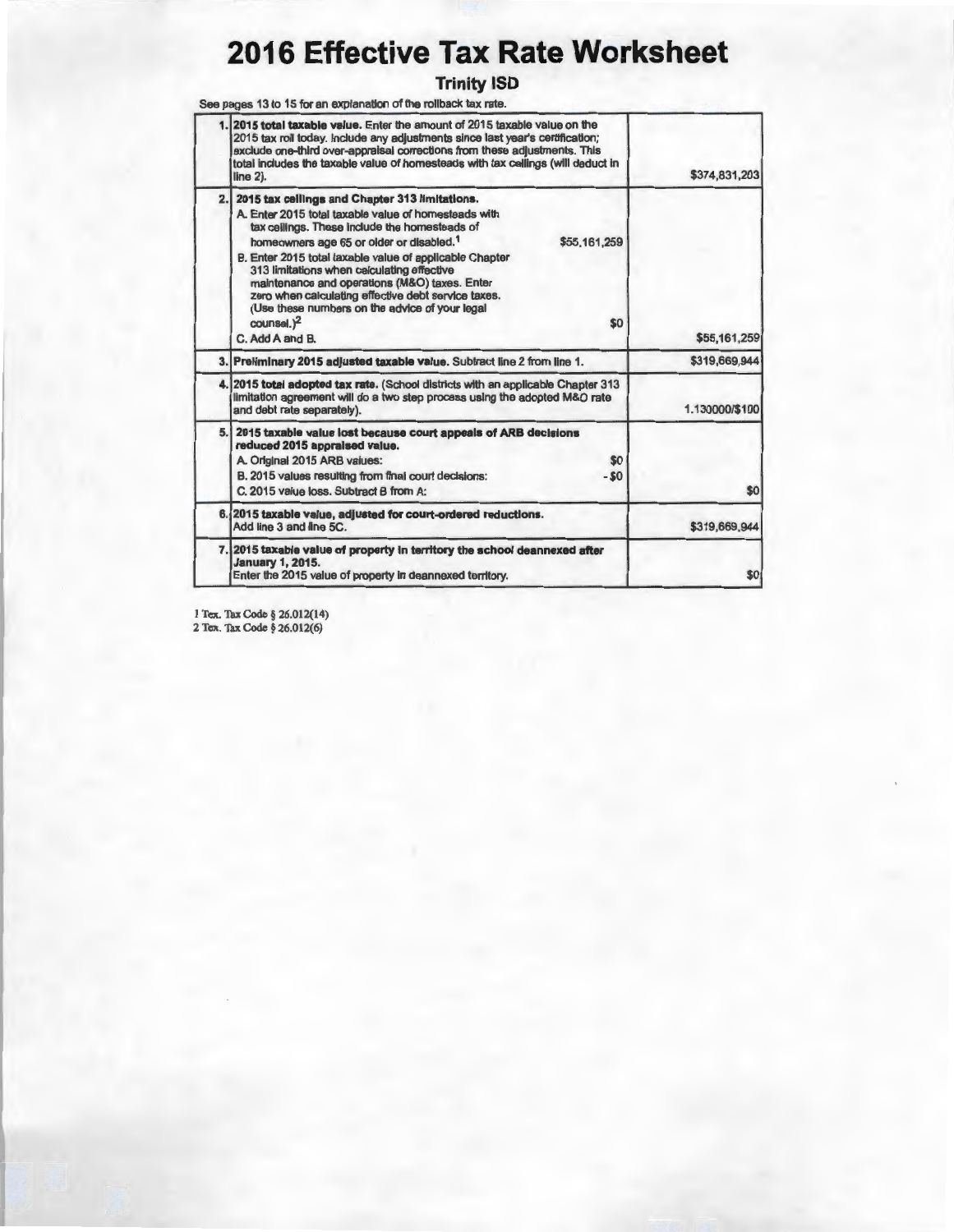### **2016 Effective Tax Rate Worksheet (continued) Trinity ISD**

| 8.1  | 2015 taxable value lost because property first qualified for an<br>exemption in 2016. Note that lowering the amount or percentage of an<br>existing exemption does not create a new exemption or reduce taxable value.<br>If the school district increased an original exemption, use the difference<br>between the original exempted amount and the increased exempted amount.<br>Do not include value lost due to freeport, "goods-in-transit" exemptions.<br>\$544.839<br>A. Absolute exemptions. Use 2015 market value:<br>B. Partial exemptions. 2016 exemption amount, or<br>$+$ \$3.478.357<br>2016 percentage exemption times 2015 value:<br>C. Value loss. Total of A and B: | \$4,023,196   |
|------|---------------------------------------------------------------------------------------------------------------------------------------------------------------------------------------------------------------------------------------------------------------------------------------------------------------------------------------------------------------------------------------------------------------------------------------------------------------------------------------------------------------------------------------------------------------------------------------------------------------------------------------------------------------------------------------|---------------|
| 9.1  | 2015 taxable value lost because property first qualified for agricultural<br>appraisal (1-d or 1-d-1), timber appraisal, recreational/scenic appraisal<br>or public access airport special appraisal in 2016. Use only those<br>properties that first qualified in 2016; do not use properties that qualified in<br>2015.<br>\$0<br>A. 2015 market value:<br>$-$ \$0<br>B. 2016 productivity or special appraised value:<br>C. Value loss. Subtract B from A:                                                                                                                                                                                                                         | \$0           |
|      | 10. Total adjustments for lost value. Add lines 7, 8C, and 9C.                                                                                                                                                                                                                                                                                                                                                                                                                                                                                                                                                                                                                        | \$4,023,196   |
|      | 11. 2015 adjusted taxable value. Subtract line 10 from line 6.                                                                                                                                                                                                                                                                                                                                                                                                                                                                                                                                                                                                                        | \$315,646,748 |
|      | 12. Adjusted 2015 taxes. Multiply line 4 times line 11 and divide by \$100.                                                                                                                                                                                                                                                                                                                                                                                                                                                                                                                                                                                                           | \$3,566,808   |
|      | 13. Taxes refunded for years preceding tax year 2015: Enter the amount of<br>taxes refunded by the district for tax years preceding tax year 2015. Types of<br>refunds include court decisions, corrections and payment errors. Do not<br>include refunds for tax year 2015. This line applies only to tax years preceding<br>tax year 2015.                                                                                                                                                                                                                                                                                                                                          | \$20,182      |
|      | 14. Adjusted 2015 taxes with refunds. Add lines 12 and 13.                                                                                                                                                                                                                                                                                                                                                                                                                                                                                                                                                                                                                            | \$3,586,990   |
| 15.1 | Total 2016 taxable value on the 2016 certified appraisal roll today. This<br>value includes only certified values and includes the total taxable value<br>of homesteads with tax ceilings (will deduct in Line 17). These homesteads<br>include homeowners age 65 or older or disabled.                                                                                                                                                                                                                                                                                                                                                                                               |               |
|      | A. Certified values only: <sup>3</sup><br>\$397,158,575                                                                                                                                                                                                                                                                                                                                                                                                                                                                                                                                                                                                                               |               |
|      | B. Pollution control exemption: Deduct the value of<br>property exempted for the current tax year for the<br>first time as pollution control property:<br>- \$0                                                                                                                                                                                                                                                                                                                                                                                                                                                                                                                       |               |
|      | C. Total 2016 value. Subtract B from A.                                                                                                                                                                                                                                                                                                                                                                                                                                                                                                                                                                                                                                               | \$397,158,575 |

3 Tex. Tax Code§ 26.012(6)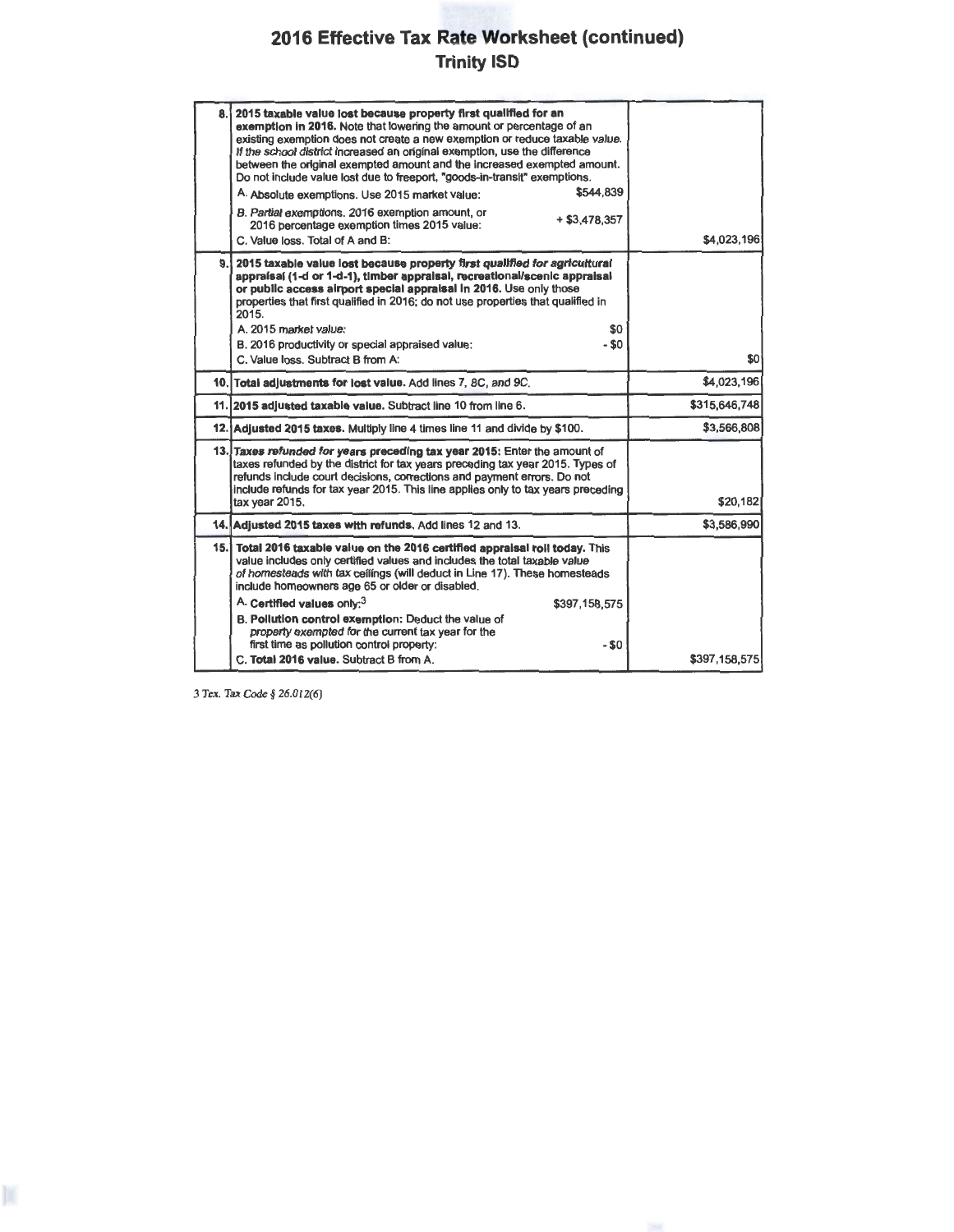### **2016 Effective Tax Rate Worksheet (continued) Trinity ISD**

|     | 16. Total value of properties under protest or not included on certified<br>appraisal roll.<br>A. 2016 taxable value of properties under protest.<br>The chief appraiser certifies a list of properties still<br>under ARB protest. The list shows the district's value<br>and the taxpayer's claimed value, if any, or an<br>estimate of the value if the taxpayer wins. For each<br>of the properties under protest, use the lowest of<br>these values. Enter the total value.<br>B. 2016 value of properties not under protest or<br>included on certified appraisal roll. The chief<br>appraiser gives school districts a list of those taxable<br>properties that the chief appraiser knows about but<br>are not included at appraisal roll certification. These<br>properties also are not on the list of properties that<br>are still under protest. On this list of properties, the<br>chief appraiser includes the market value, appraised<br>value, and exemptions for the preceding year and a<br>reasonable estimate of the market value, appraised<br>value, and exemptions for the current year. Use the<br>lower market, appraised, or taxable value (as<br>appropriate). Enter the total value.<br>C. Total value under protest or not certified. Add A<br>and B. | \$335,318<br>\$0    | \$335,318    |
|-----|-----------------------------------------------------------------------------------------------------------------------------------------------------------------------------------------------------------------------------------------------------------------------------------------------------------------------------------------------------------------------------------------------------------------------------------------------------------------------------------------------------------------------------------------------------------------------------------------------------------------------------------------------------------------------------------------------------------------------------------------------------------------------------------------------------------------------------------------------------------------------------------------------------------------------------------------------------------------------------------------------------------------------------------------------------------------------------------------------------------------------------------------------------------------------------------------------------------------------------------------------------------------------------------|---------------------|--------------|
| 17. | 2016 tax ceilings and Chapter 313 limitations.<br>A. Enter 2016 total taxable value of homesteads with<br>tax ceilings. These include the homesteads of<br>homeowners age 65 or older or disabled. <sup>4</sup><br>B. Enter 2016 total taxable value of applicable Chapter<br>313 limitations when calculating effective<br>maintenance and operations taxes. Enter zero when<br>calculating effective debt service taxes. (Use these<br>numbers on the advice of your legal counsel.) <sup>5</sup><br>C. Add A and B.                                                                                                                                                                                                                                                                                                                                                                                                                                                                                                                                                                                                                                                                                                                                                            | \$54,779,908<br>\$0 | \$54,779,908 |

4 Tex. Tax Code§ 26.0l2(6)(A)(i)

5 Tex. Tax Code§ 26.012(6)(A)(ii)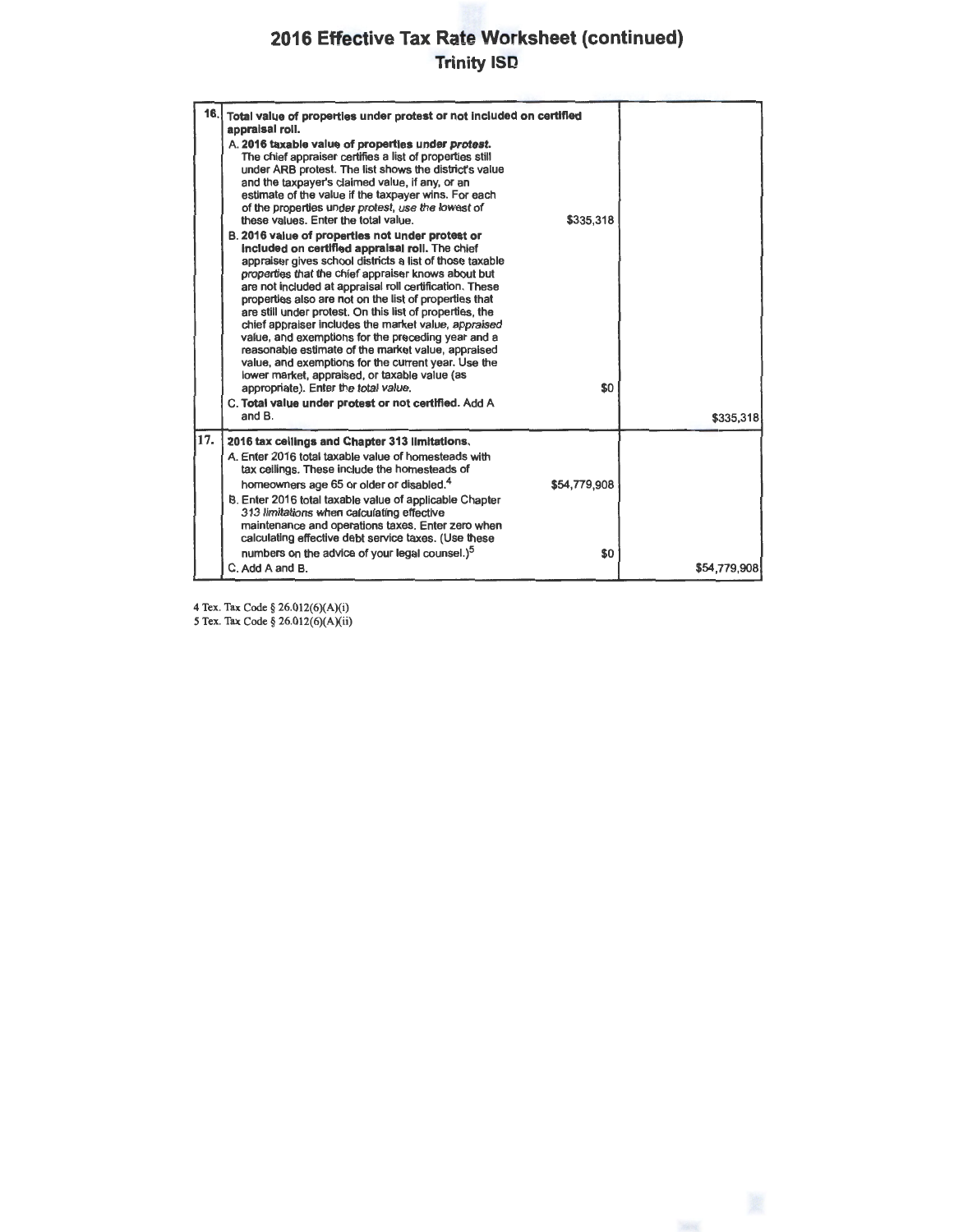### **2016 Effective Tax Rate Worksheet (concluded) Trinity ISD**

| 18. 2016 total taxable value. Add lines 15C and 16C. Subtract line 17.                                                                                                                                                                                                                                                                                                                                                         | \$342,713,985  |
|--------------------------------------------------------------------------------------------------------------------------------------------------------------------------------------------------------------------------------------------------------------------------------------------------------------------------------------------------------------------------------------------------------------------------------|----------------|
| 19. Total 2016 taxable value of properties in territory annexed after January 1,<br>2015, Include both real and personal property. Enter the 2016 value of property<br>in territory annexed by the school district.                                                                                                                                                                                                            | \$0l           |
| 20. Total 2016 taxable value of new improvements and new personal property<br>located in new improvements. "New" means the item was not on the<br>appraisal roll in 2015. New additions to existing improvements may be included<br>if the appraised value can be determined. New personal property in a new<br>improvement must have been brought into the unit after January 1, 2015 and be<br>located in a new improvement. | \$4,883,330    |
| 21. Total adjustments to the 2016 taxable value. Add lines 19 and 20.                                                                                                                                                                                                                                                                                                                                                          | \$4,883,330    |
| 22. 2016 adjusted taxable value. Subtract line 21 from line 18.                                                                                                                                                                                                                                                                                                                                                                | \$337,830,655  |
| 23. 2016 effective tax rate. Divide lines 14 by line 22 and multiply by \$100.                                                                                                                                                                                                                                                                                                                                                 | \$1.0617/\$100 |
| 24. 2016 effective tax rate for ISDs with Chapter 313 Limitations. Add together<br>the effective tax rates for M&O and debt service for those school districts that<br>participate in an applicable Chapter 313 limitations agreement.                                                                                                                                                                                         | \$0.0000       |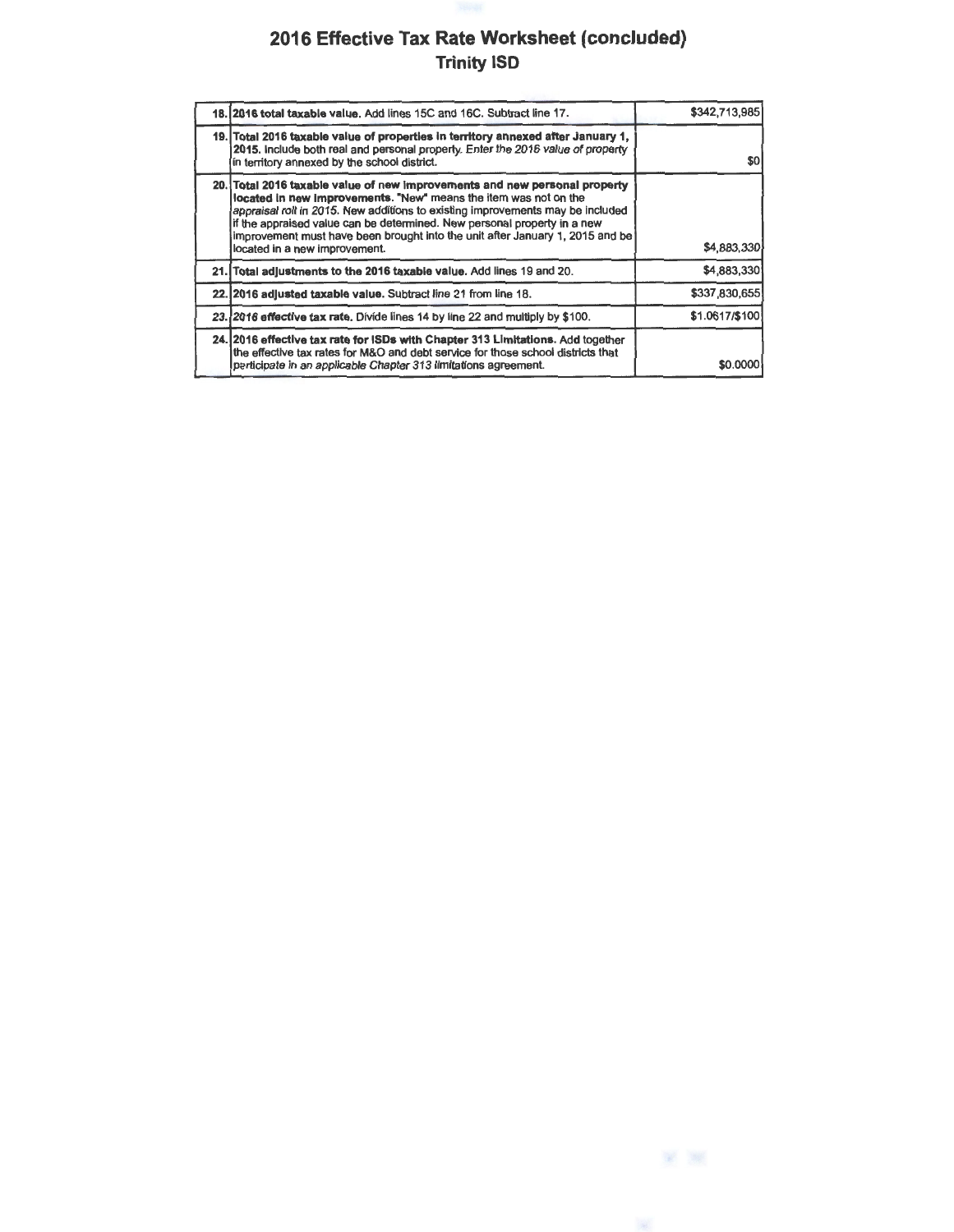# **2016 Rollback Tax Rate Worksheet**

Trinity 15D

|     | 25. Maintenance and operations (M&O) tax rate. Enter \$1.50 OR the 2005<br>adopted (M&O) rate if voters approved a rate higher than \$1.50.                                                                                                                                                                                                                                                                                                                                                                                                                                                                                                                                                                                                                                                                                                                                                                                                                                                                                                                      | \$1,500000/\$100 |
|-----|------------------------------------------------------------------------------------------------------------------------------------------------------------------------------------------------------------------------------------------------------------------------------------------------------------------------------------------------------------------------------------------------------------------------------------------------------------------------------------------------------------------------------------------------------------------------------------------------------------------------------------------------------------------------------------------------------------------------------------------------------------------------------------------------------------------------------------------------------------------------------------------------------------------------------------------------------------------------------------------------------------------------------------------------------------------|------------------|
|     | 26. Multiply line 25 times .6667                                                                                                                                                                                                                                                                                                                                                                                                                                                                                                                                                                                                                                                                                                                                                                                                                                                                                                                                                                                                                                 | \$1,000050/\$100 |
| 27. | 2016 rollback M&O rate.<br>Use the lesser of the M&O rate as calculated in Tax<br>\$1,040000<br>Code Section 26.08(n)(2)(A) and (B).                                                                                                                                                                                                                                                                                                                                                                                                                                                                                                                                                                                                                                                                                                                                                                                                                                                                                                                             | \$1.040000/\$100 |
|     | 28. Total 2016 debt to be paid with property tax revenue.<br>Debt means the interest and principal that will be paid on debts that:<br>(1) are paid by property taxes,<br>(2) are secured by property taxes,<br>(3) are scheduled for payment over a period longer than one year, and<br>(4) are not classified in the school district's budget as M&O expenses.<br>A: Debt includes contractual payments to other school<br>districts that have incurred debt on behalf of this school<br>district, if those debts meet the four conditions above.<br>Include only amounts that will be paid from property tax<br>revenue. Do not include appraisal district budget<br>\$348,200<br>payments.<br>B: If using unencumbered funds, subtract<br>$-50$<br>unencumbered fund amount used from total debt.<br>C: Subtract state aid received for paying principal and<br>interest on debt for facilities through the existing debt<br>allotment program and/or the instructional facilities<br>$-549.162$<br>allotment program.<br>D: Total: Subtract B and C from A. | \$299.038        |
|     | 29. Certified 2015 excess debt collections. Enter the amount certified by the<br>collector.                                                                                                                                                                                                                                                                                                                                                                                                                                                                                                                                                                                                                                                                                                                                                                                                                                                                                                                                                                      | \$0              |
|     | 30. Adjusted 2016 debt. Subtract line 29 from line 28D.                                                                                                                                                                                                                                                                                                                                                                                                                                                                                                                                                                                                                                                                                                                                                                                                                                                                                                                                                                                                          | \$299,038        |
|     | 31. Certified 2016 anticipated collection rate. Enter the rete certified by the<br>collector. If the rate is 100 percent or greater, enter 100 percent.                                                                                                                                                                                                                                                                                                                                                                                                                                                                                                                                                                                                                                                                                                                                                                                                                                                                                                          | 89.000000%       |
|     | 32. 2016 debt adjusted for collections. Divide line 30 by line 31.                                                                                                                                                                                                                                                                                                                                                                                                                                                                                                                                                                                                                                                                                                                                                                                                                                                                                                                                                                                               | \$335,998        |
|     | 33. 2016 total taxable value. Enter amount on line 18.                                                                                                                                                                                                                                                                                                                                                                                                                                                                                                                                                                                                                                                                                                                                                                                                                                                                                                                                                                                                           | \$342.713.985    |
|     | 34. 2016 debt tax rate. Divide line 32 by line 33 and multiply by \$100.                                                                                                                                                                                                                                                                                                                                                                                                                                                                                                                                                                                                                                                                                                                                                                                                                                                                                                                                                                                         | \$0.0980/\$100   |
|     | 35. 2016 rollback tax rate. Add lines 27 and 34.                                                                                                                                                                                                                                                                                                                                                                                                                                                                                                                                                                                                                                                                                                                                                                                                                                                                                                                                                                                                                 | \$1.1380/\$100   |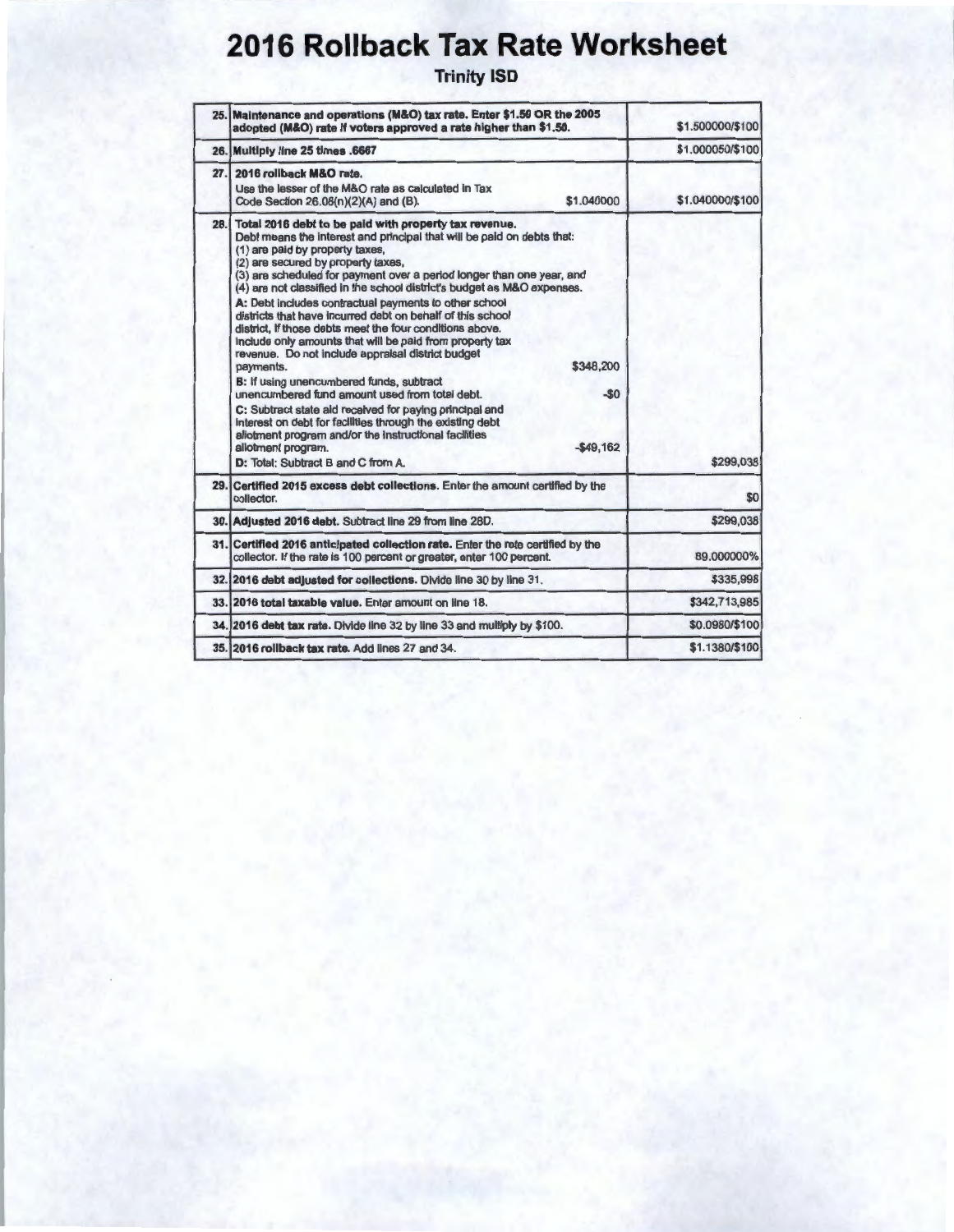## **Additional Rollback Protection for Pollution Control**

**Trinity ISD** 

| 37. Certified expenses from TCEQ. Enter the amount certified in the<br>determination letter from TCEQ. The school district shall provide its assessor<br>with a copy of the letter. See Part 3, the Rollback Rate, for more details. | \$0            |
|--------------------------------------------------------------------------------------------------------------------------------------------------------------------------------------------------------------------------------------|----------------|
| 38.12016 total taxable value. Enter the amount from line 34 of the Rollback Tax<br>Rate Worksheet.                                                                                                                                   | \$342,713,985  |
| 39. Additional rate for pollution control. Divide line 37 by line 38 and multiply by<br>\$100.                                                                                                                                       | \$0.0000/\$100 |
| 40. 2016 rollback tax rate, adjusted for pollution control.<br>Add line 39 to line 36.                                                                                                                                               | \$1,1380/\$100 |